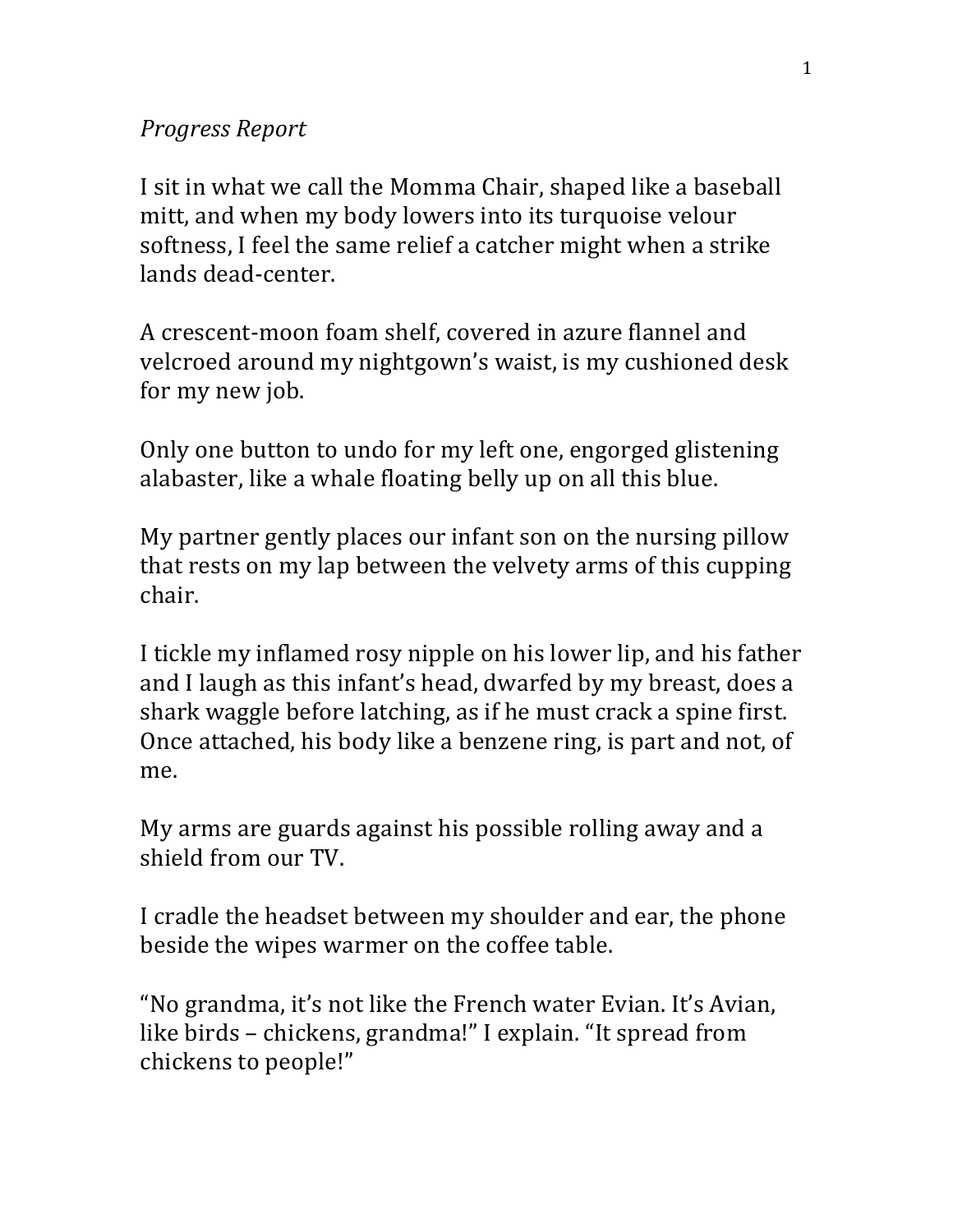She makes a clearing-throat noise, but I know her scrap of disgust articulates unspeakable despair, defiance and deference.

"Yeah, grandma, I know about Spanish flu, killed more people than World War One... I know!" I tuck my forearm close as my son instinctively presses his pink fists to massage out every drop.

The news blasting over my handset matches the scenes unfolding on our TV: doctors and officials behind podiums in grave seriousness, health workers clad not in disco silver spacesuits but reflective snow white, gurneys briskly loaded into ambulances, bodies blanketed in a soft teal. People wear masks, gloves, unmistakably wide-eyed with unknown terror.

Yes, we can still eat chicken soup. Yes yes yes, I say to my grandma's list of what to do. And her list of what not to do.

"They don't know!" I finally shout. "I love you but I gotta go grandma..."

Before we hang up, her guttural phlegmy words, "Der eibeshter zul shomer umatzil zayn."

Yes. Yes. Yes.

Doors are opened with sleeves, surfaces carry the whiff of sanitizing wipes. We stock up on supplies.

Everyone washes their hands, and who visits is a closed circle.

Bad news knows where to find you, my mother reminds. We keep the news off.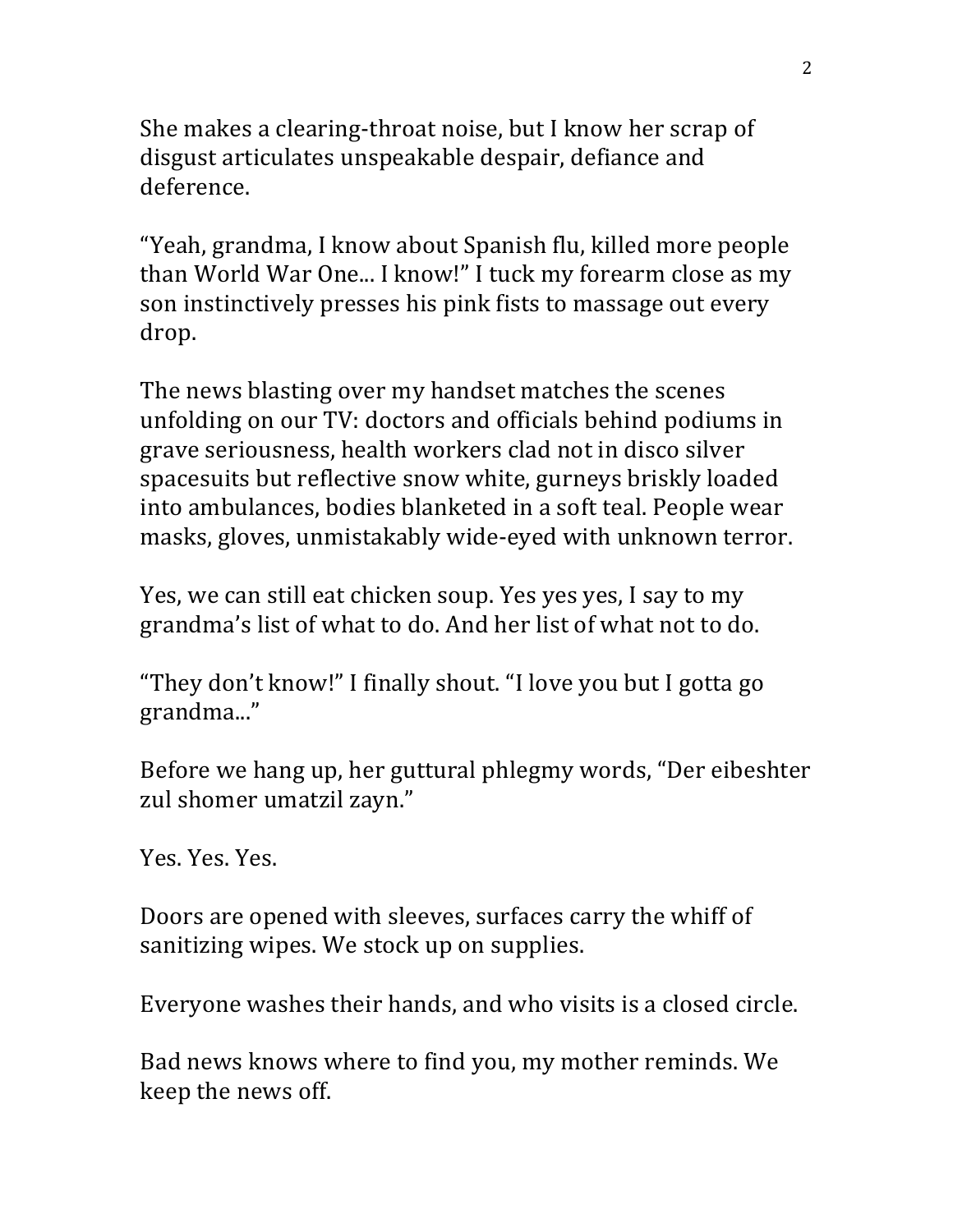I ask my son's father, how can we ever keep our baby safe?

He's heard the guttural phlegmy pronouncement enough, but still he mangles it as he recites, pointing his finger in the air as we dissolve into helpless guilty laughter.

The baby is now 22, a senior in college, he will have no graduation ceremony.

He is alone in a small flat in a very large city on the other side of the country.

My grandmother is dead, my mother is dead.

Not from flu or virus.

G-d rest their souls.

I mailed him gloves, masks, zinc lozenges, I begged him to get chicken bone broth.

He maybe is not as careful as I would want, he has used only the lozenges.

I remember this, he tells me with a laugh.

Through the phone, music he creates surrounds.

I know what to do, he assures me.

He watched us opening doors with our sleeves, washing our hands, being... careful.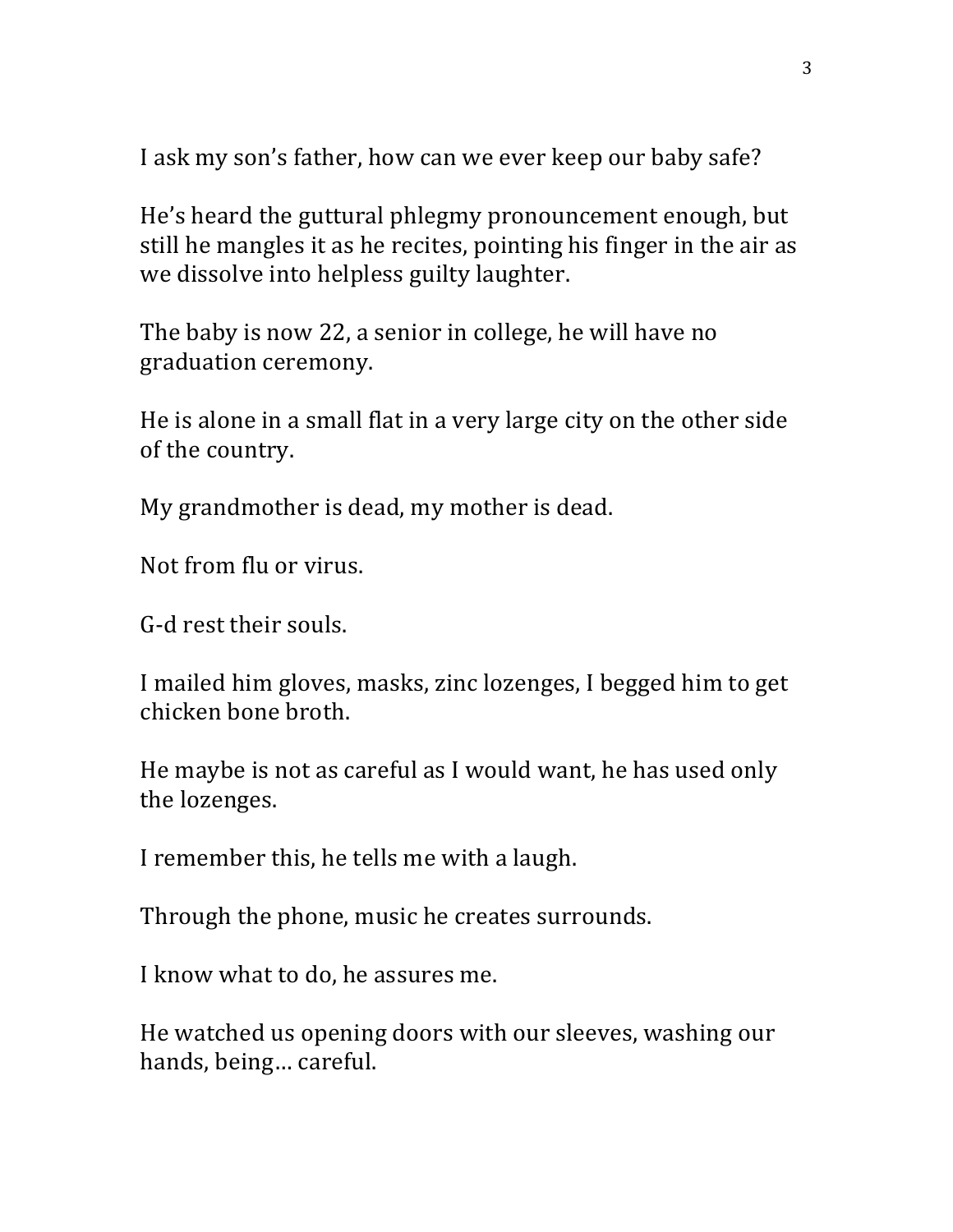His father played guitar, we wrote songs.

You wrote your first book during this time, he reminds me.

Yes. Yes. Yes.

While I nursed and the world was contagious, my infant son fed, nestled by my keyboard, and I wrote a novel.

I slept to keyboard clicks.

Yes yes yes you did.

Maybe that's why typing puts me to sleep.

That's funny. Please be careful...

Momma... I know...

It's crazy...

But I will not be. I'm making some music and got a paper to write.

Then, You OK? he asks softly. You writing?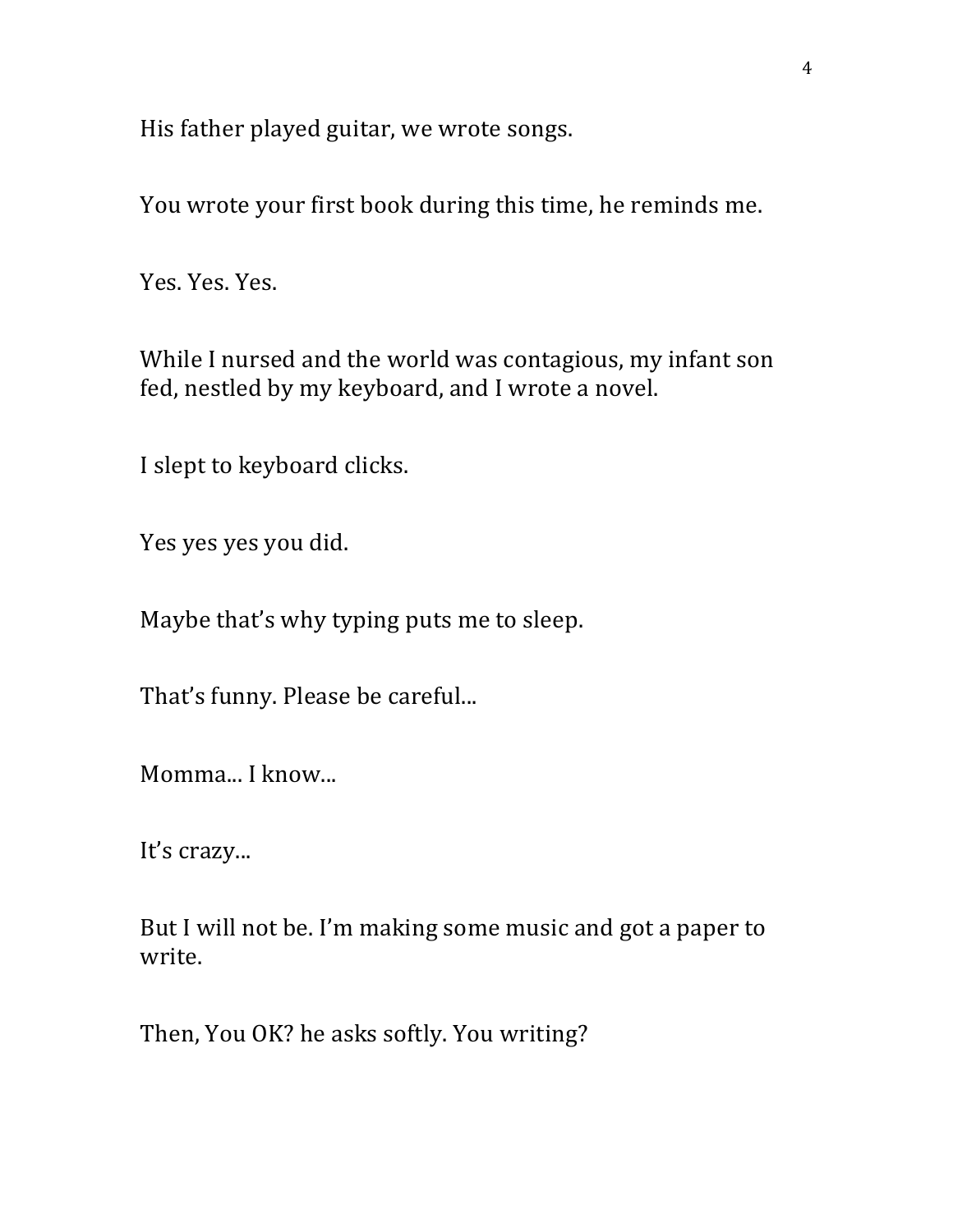My hands are cracked, so dry.

We laugh.

This we know.

I remember he says.

He does not remember the taste of soil. He was the child that did not put his fingers in his mouth after playing in the dirt.

I nursed him up to a month before he was four, for immunity.

My father is 86. He has no mask, no gloves. I hear it in his voice over the phone, as his TV blares non-stop horror.

That gurney could be me, he says with a laugh, then makes the same throat clearing as grandma.

This is a terrible place to be, he says.

He went outside without a mask, without gloves, like his grandson.

Trev, how's he doing? he asks.

He's got a good immune system, like you, I say firmly.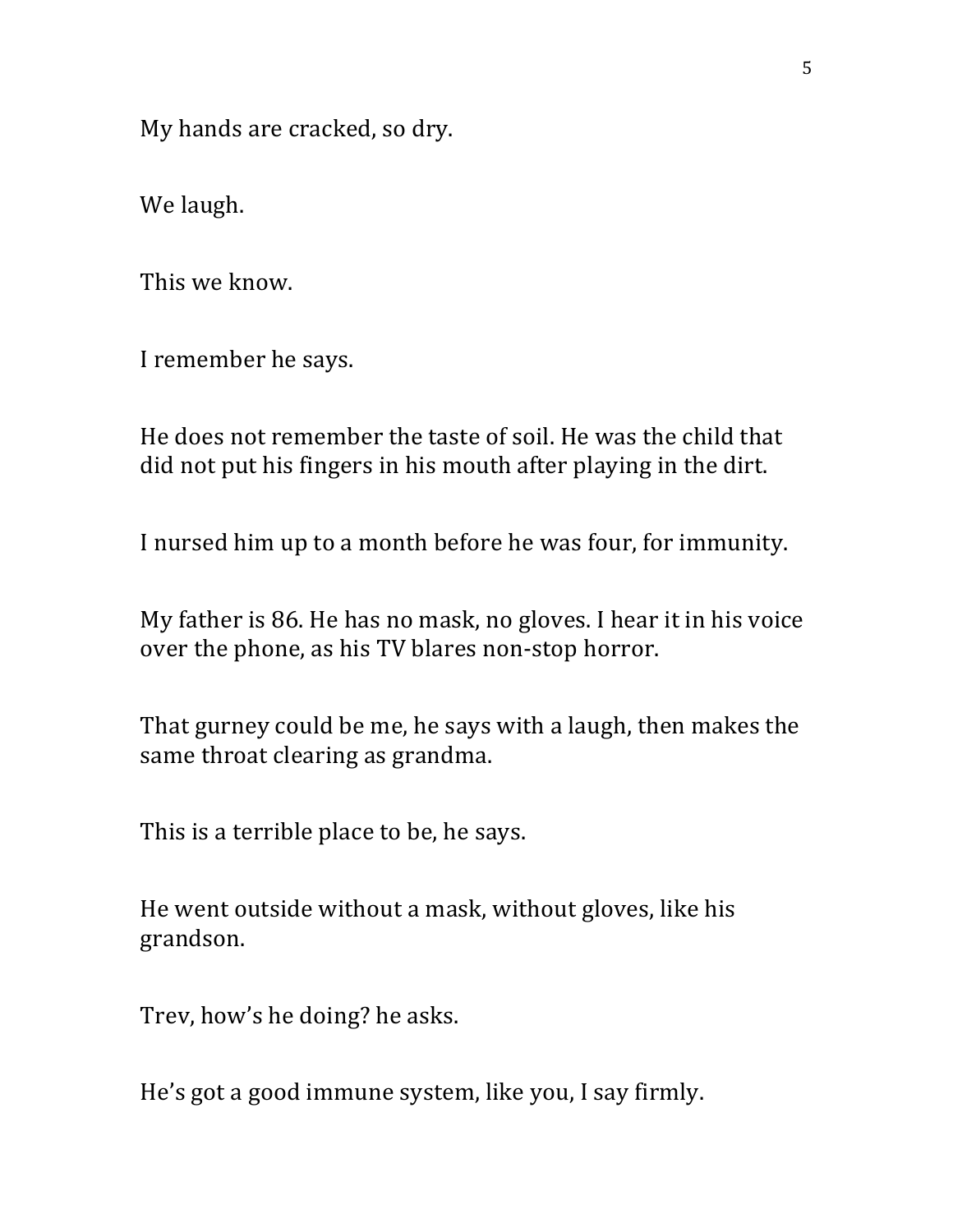Nobody knows anything, he says.

Dad, maybe turn the TV off?

They don't know anything.

"Der eibeshter zul shomer umatzil zayn," I recite from long ago.

I know his laugh, when something surprises him.

Wow, he says deliberately thoughtfully slowly.

What does it mean?

The One Above should protect.

Hebrew or Yiddish?

Both, he laughs. My father, G-d rest his soul, wow, he used to say that when you were a baby, acch, you were running a terrible fever.